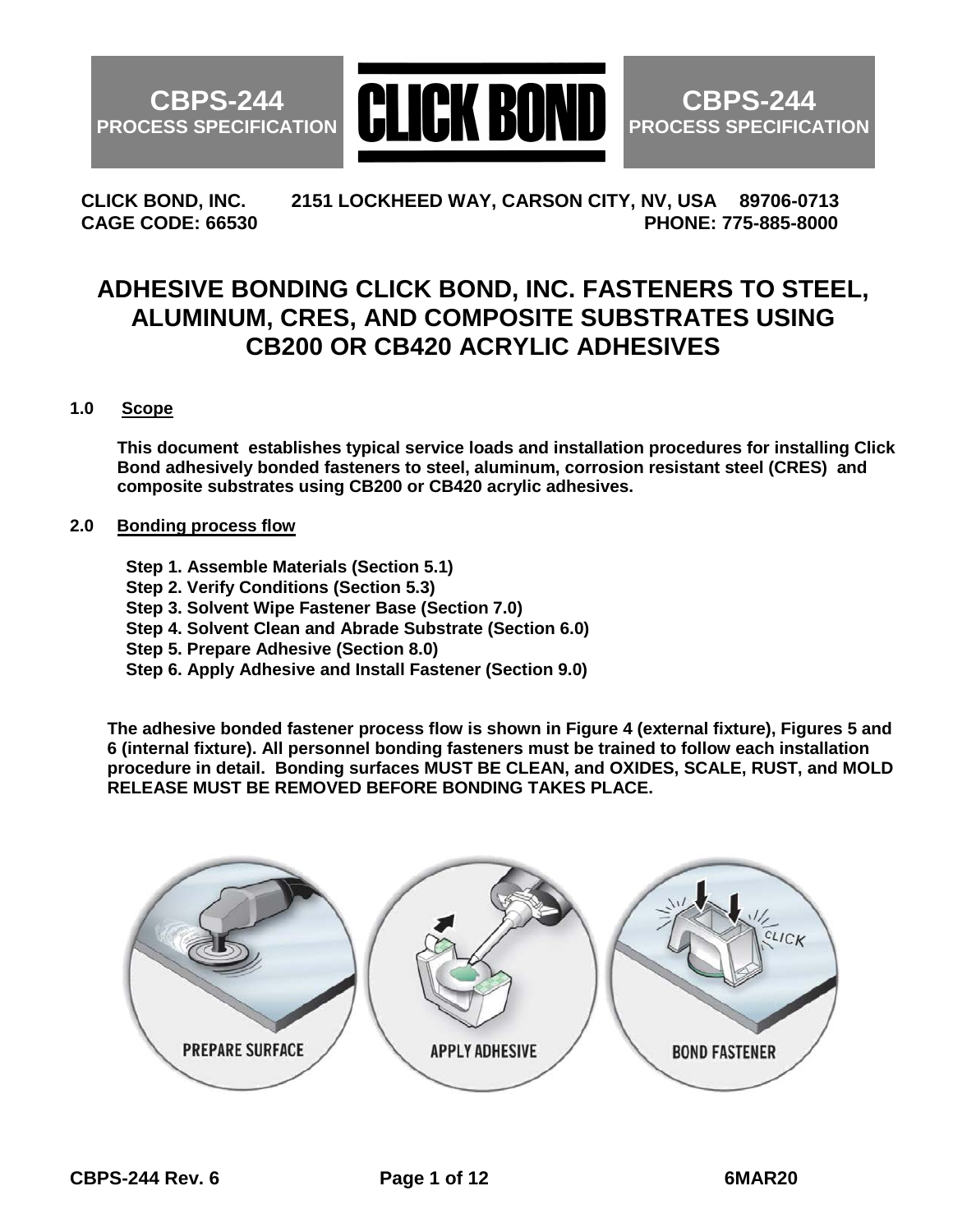#### **3.0 Recommended Typical Loads**

**The surface area of the Click Bond fastener base (bond surface), substrate material, its thickness and the adhesive selection are the defining factors which govern load carrying capacity. The application of Click Bond fasteners should consider the maximum applied loads and the number of fasteners and placement of those fasteners to support those applied loads. Tables 1 and 2 list Typical Service Loads based on applying the recommended adhesives and following the service restrictions.**

| Fastener          | <b>Base Dimensions</b><br>in $(mm)$ | Material          | Tension<br>1 <sub>bs</sub><br>(Kg) |        | Shear<br>lbs.<br>(Kg) |        | Moment Load<br>in-lbs<br>(Nm) |           |
|-------------------|-------------------------------------|-------------------|------------------------------------|--------|-----------------------|--------|-------------------------------|-----------|
| CS125 and CN125   | 1.25 (31,8) Dia Base                | 316SS Base        | 75                                 | (34.0) | 150                   | (68,0) | 25                            | (2,82)    |
| CS450             | 1.25 (31,8) Dia Base                | 316SS Stud & Base | 75                                 | (34,0) | 150                   | (68,0) | 25                            | (2,82)    |
| CS200 and CN200   | 2.00 (50,8) Dia Base                | 316SS Base        | 100                                | (45.4) | 100                   | (45,4) | 50                            | (5,65)    |
| CB3019/CM319      | 1.25 (31,8) Dia Base                | PEI Saddle        | 30                                 | (13,6) | 25                    | (11,3) |                               | <b>NA</b> |
| CB9120/CM920      | .75 (19,1) x 1.13 (28,7) Base       | PEI               | 50                                 | (22,7) | 75                    | (34,0) |                               | NA.       |
| CB9151/CM951      | .75 (19,1) x 1.13 (28,7) Base       | PEI               | 50                                 | (22,7) | 75                    | (34,0) |                               | NA.       |
| CB9205/CM905      | 3.25 (82,5) x 1 (25,4) Base         | PEI               | 125                                | (56,7) | 125                   | (56,7) |                               | <b>NA</b> |
| CB9715/CS915      | 2.38 (60,3) Dia Base                | 316SS Stud & Base | 100                                | (45,4) | 100                   | (45,4) | 50                            | (5,65)    |
| CS120             | 1.20 (30,5) Dia Base                | 300 Series SS     | 25                                 | (11,3) | 25                    | (11,3) |                               | <b>NA</b> |
| CB9788/CM988      | 2.63 (66,7) Dia Base                | 316SS Base        | 100                                | (45,4) | NA                    |        |                               | NA.       |
| CB9789/CM989      | 2.00 (50,8) Dia Base                | 316SS             | 100                                | (45,4) | 100                   | (45,4) |                               | NA.       |
| CB4595 / CM459 1A | $1.18(30)$ x $1.42(36)$ Base        | 316SS Base        | 60                                 | (27,2) | 40                    | (18,1) |                               | NA.       |
| CB4595 / CM459 2  | $1.18(30)$ x $1.65(42)$ Base        | 316SS Base        | 60                                 | (27,2) | 40                    | (18,1) |                               | NA        |
| CB4595 / CM459 3  | $1.18(30)$ x 1.93 (49) Base         | 316SS Base        | 60                                 | (27,2) | 40                    | (18,1) |                               | NA.       |
| CB4595 / CM459 4  | $1.18(30)$ x $2.32(59)$ Base        | 316SS Base        | 70                                 | (31,8) | 40                    | (18,1) |                               | NA.       |
| CB4595 / CM459 5  | $1.18(30)$ x 2.76 (70) Base         | 316SS Base        | 80                                 | (36.3) | 40                    | (18,1) |                               | NA.       |
| CB4595 / CM459 6  | $1.18(30)$ x 3.43 (87) Base         | 316SS Base        | 100                                | (45,4) | 40                    | (18,1) |                               | <b>NA</b> |
| CB4595 / CM459 7  | $1.18(30)$ x 4.75 (120,7) Base      | 316SS Base        | 100                                | (45,4) | 40                    | (18,1) |                               | NA.       |
| CB4595 / CM459 8  | $1.18(30)$ x 5.78 (146.8) Base      | 316SS Base        | 100                                | (45,4) | 40                    | (18,1) |                               | NA        |

**Table 1: Typical Service Loads for Click Bond Fasteners in Overhead and Bulkhead Applications\***

\*Loads are limited due to fire consideration, excessive temperatures.

#### **Table 2: Typical Service Loads for Click Bond Fasteners for Severe Working Conditions\***

| Fastener            | <b>Base Dimensions</b><br>in $(mm)$ | Material          | Tension    |         | Shear |          |
|---------------------|-------------------------------------|-------------------|------------|---------|-------|----------|
|                     |                                     |                   | <b>lbs</b> | (Kg)    | lbs   | (Kg)     |
| $CS200$ and $CN200$ | 2.00 (50,8) Dia Base                | 316SS Base        | 188        | (85,3)  | 481   | (218,2)  |
| CB9715/CS915        | 2.38 (60,3) Dia Base                | 316SS Stud & Base | 898        | (407,3) | 501   | (227,3)  |
| CB9522/CS922        | 2.63 (66,7) Dia Base                | 316SS Stud & Base | 914        | (414,6) | 1266  | (574,3)  |
| CB9789/CM989        | 2.00 (50,8) Dia Base                | 316SS             | 739        | (335,2) | 600   | (272, 2) |
| CB9788/CM988        | 2.63 (66,7) Dia Base                | 316SS Base        | 400        | (240,4) |       | NΑ       |

\*Maximum Service Temperature 176 ºF (80 ºC).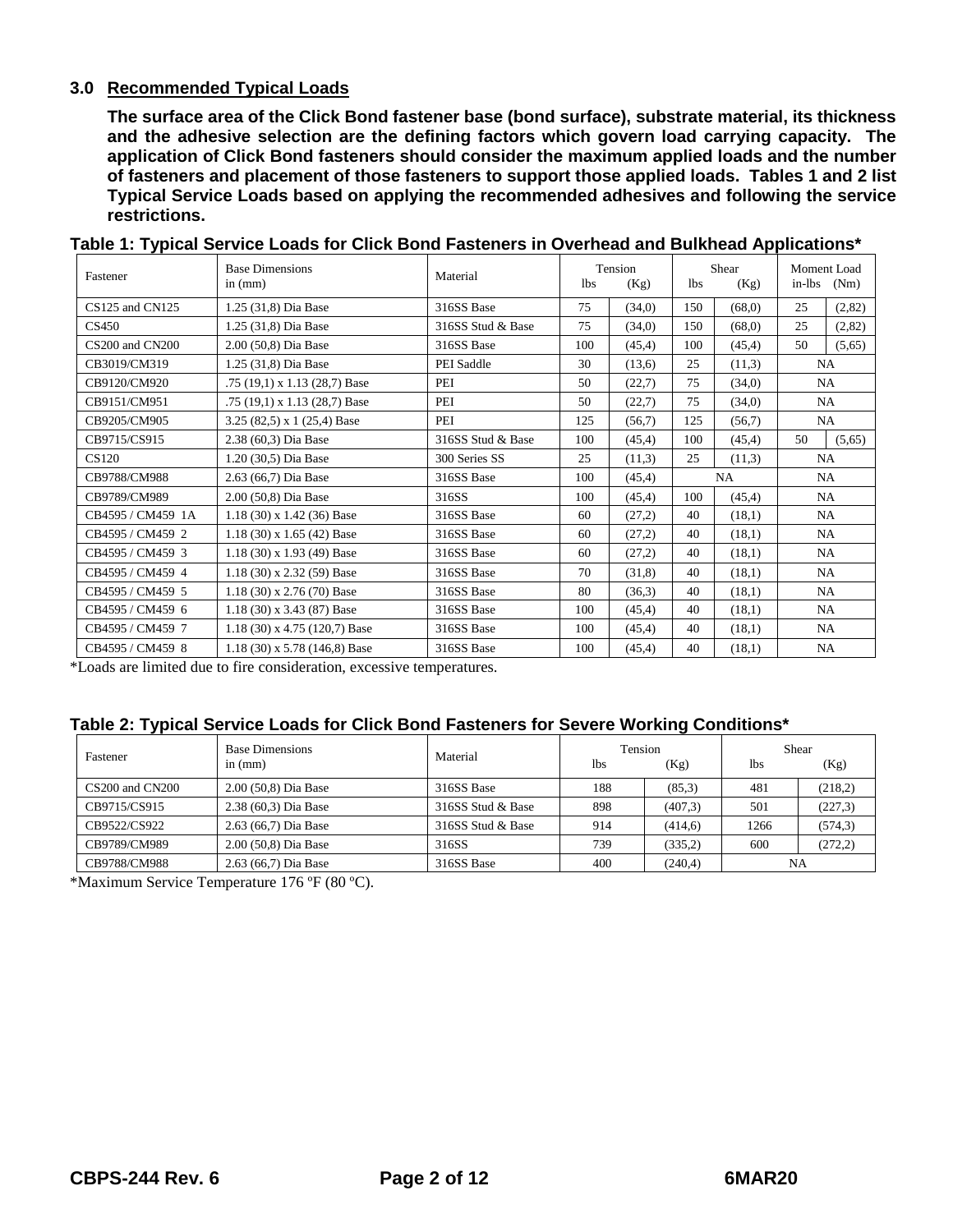**FIGURE 1. TYPICAL SERVICE LOAD DIAGRAM FOR CS125 & CN125**



## **4.0 Application and Service Restrictions**

- **4.0.1 Continuous Service Temperarture -40°F to 250°F (-40°C to 121°C), Application Temperature 32°F to 105°F (0°C to 41°C). (For applications at temperatures above or below recommended range contact Click Bond.)**
- **4.0.2 Structural thickness 1/8" (3 mm) or greater to achieve typical service loads. Consult the factory for applications where the substrate is thinner than 1/8" (3 mm).**
- **4.0.3 Loads greater than 100 lbs (45 kg) shall be restricted to a height no greater than 6 feet for bulkhead appplications. For overhead wire, cable and pipe runs that exceed 25 lbs (10 kg) per fastener, every 4th fastener in the span shall be a hard mount (a fire safety restriction).**

#### **5.0 REQUIREMENTS**

#### **5.1 Materials**

| 5.1.1 | <b>Adhesives (Refer to Adhesive SDS)</b>                                                |                            |
|-------|-----------------------------------------------------------------------------------------|----------------------------|
|       | 5.1.1.1 Pre-proportioned Adhesive Dispenser Kit<br>Click Bond CB200-40 Kit contains:    | <b>Click Bond, Inc.</b>    |
|       | 1 ea. 40-ml Dual Pack Cartridge (Accelerator and Adhesive)                              |                            |
|       | 5.1.1.2 Pre-proportioned Adhesive Dispenser Kit<br>Click Bond CB420-50(E) Kit contains: | Click Bond, Inc.           |
|       | 1 ea. 35-ml Dual Pack Cartridge (Accelerator and Adhesive)                              |                            |
| 5.1.2 | <b>Cleaning Solvent (Refer to solvent SDS)</b>                                          |                            |
|       | 5.1.2.1 CB911 Solvent Wipe                                                              | <b>Click Bond, Inc.</b>    |
|       | 5.1.2.2 Acetone, ASTM D329 General Specification                                        | commercial                 |
|       | 5.1.2.3 PolyChem® Surface Prep 4000 Pre-saturated Wipes                                 | <b>US Polychemical Co.</b> |
| 5.1.3 | <b>Gloves</b>                                                                           |                            |
|       | 5.1.3.1 Rubber Nitrile                                                                  | commercial                 |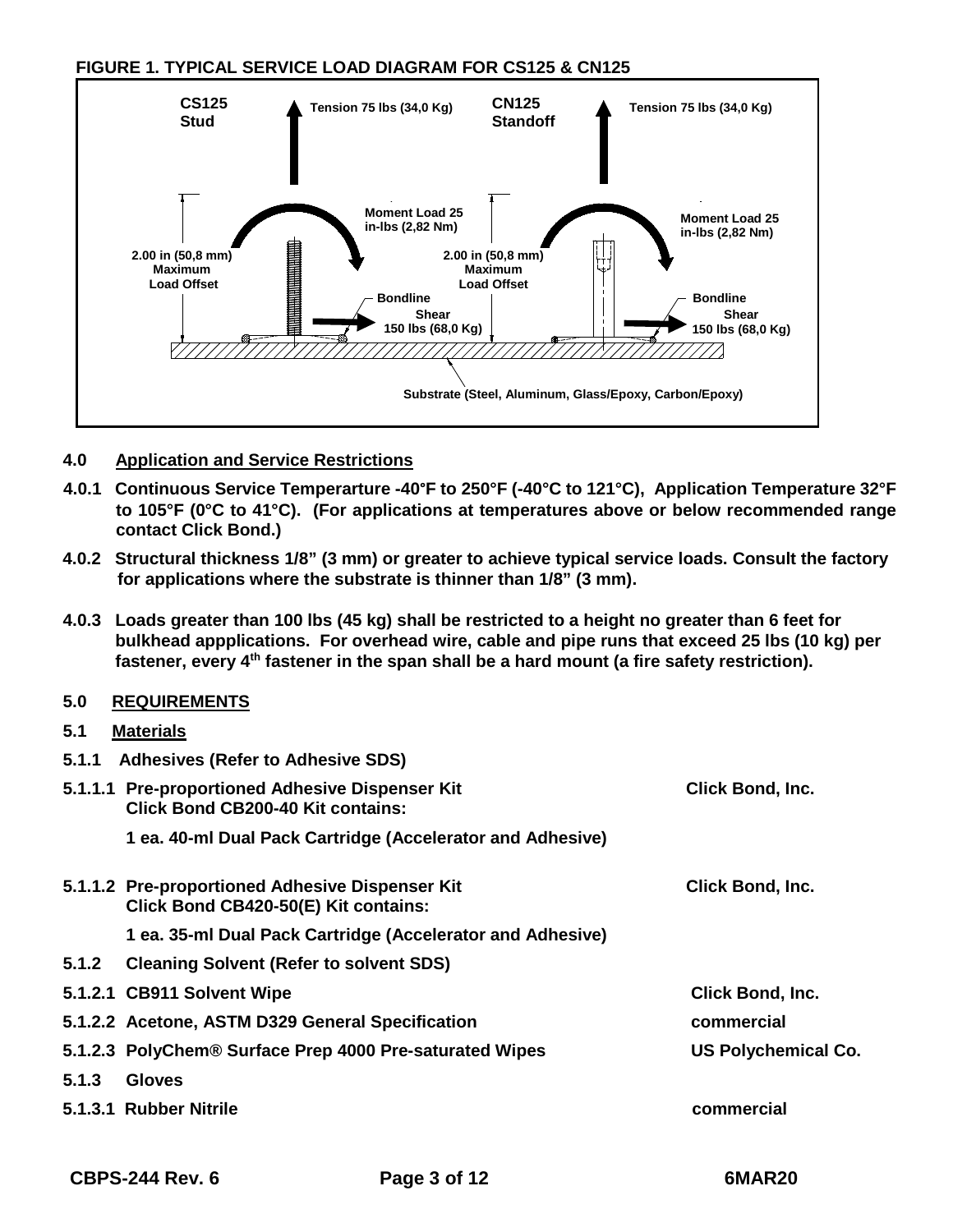| 5.1.4 | Miscellaneous (Abrasion/Material Requirements and Options)                               |                             |
|-------|------------------------------------------------------------------------------------------|-----------------------------|
|       | 5.1.4.1 Aluminum Oxide Abrasive Paper (100-180 grit)                                     | commercial                  |
|       | 5.1.4.2 DHP120 (120 Grit Diamond Hand Pad)                                               | <b>C.R. Laurence Co./3M</b> |
|       | 5.1.4.3 Right Angle Grinder                                                              | commercial                  |
|       | 5.1.4.4 Grinding Disc A24R                                                               | commercial                  |
|       | 5.1.4.5 Fiber Disc 36 Grit                                                               | commercial                  |
|       | 5.1.4.6 Slow Speed Pencil Grinder (User must order both items below for functional tool) | <b>TFT-Pneumatic</b>        |
|       | Pencil Grinder Body (FG-2VX-50)                                                          |                             |
|       | <b>Pencil Grinder Rotating File (A-0005)</b>                                             |                             |
|       | 5.1.4.7 Slow Speed Angle Grinder (User must order all items below for functional tool)   | <b>TFT-Pneumatic</b>        |
|       | Angle Grinder Tool (FCD-10X-52)                                                          |                             |
|       | <b>Grinding Disc (A-0500)</b>                                                            |                             |
|       | Angle Grinder Wheel Guard (A-0065)                                                       |                             |
|       | 5.1.4.8 Clean, dry, lint free cloth                                                      | commercial                  |
| 5.2   | <b>Equipment</b>                                                                         |                             |
| 5.2.1 | <b>Manual Dispensing Tool, CB100-81</b>                                                  | Click Bond, Inc.            |
| 5.2.2 | <b>Static Mixer Dispensing Tip, CB106</b>                                                | Click Bond, Inc.            |
| 5.2.3 | Axial Tensile Tester, CB609 (1-1/4" (31,8 mm) dia. base fasteners)                       | Click Bond, Inc.            |
| 5.2.4 | Axial Tensile Tester, CB634 (2" (50,8 mm) or larger dia. base fasteners)                 | Click Bond, Inc.            |
| 5.2.5 | Deck Ring Proof Load Tester, CB656                                                       | Click Bond, Inc.            |
| 5.2.6 | Deck Ring Proof Load Tester, CB676                                                       | Click Bond, Inc.            |
| 5.2.7 | <b>Adhesive Bond Strength Tester, CB670</b>                                              | Click Bond, Inc.            |
| 5.3   | <b>Verify Conditions</b>                                                                 |                             |

- **5.3.1 Safety – Follow all site safety requirements for working with solvents, adhesives, and power tools (if used). Follow all safety procedures for handling flammable solvents safely, especially when HOT WORK is occurring in the near vicinity.** *(Consult local safety regulations for clarification of procedures not defined in this process specification.)*
- **5.3.2 Environmental – Adhesive and surface bonding temperatures must be between 32°F to 105°F (0°C to 41°C). Bonding surfaces must be dry; if in doubt and for surface sweating, follow paint requirements: bonding surface must be 5°F (2.8°C) above dew point.**
- **5.3.3 Atmosphere – The bonding surfaces must be CLEAN. If dust, particulates, spills, etc. contaminate the bonding surfaces after they have been cleaned, they must be re-cleaned before bonding. If clean surfaces cannot be maintained, postpone bonding until conditions are suitable.**
- **6.0 Surface Preparation (Ref. Figure 2)**
- **6.1.1 General – All surfaces to be bonded shall be clean and free of oil, dirt, and other foreign materials.**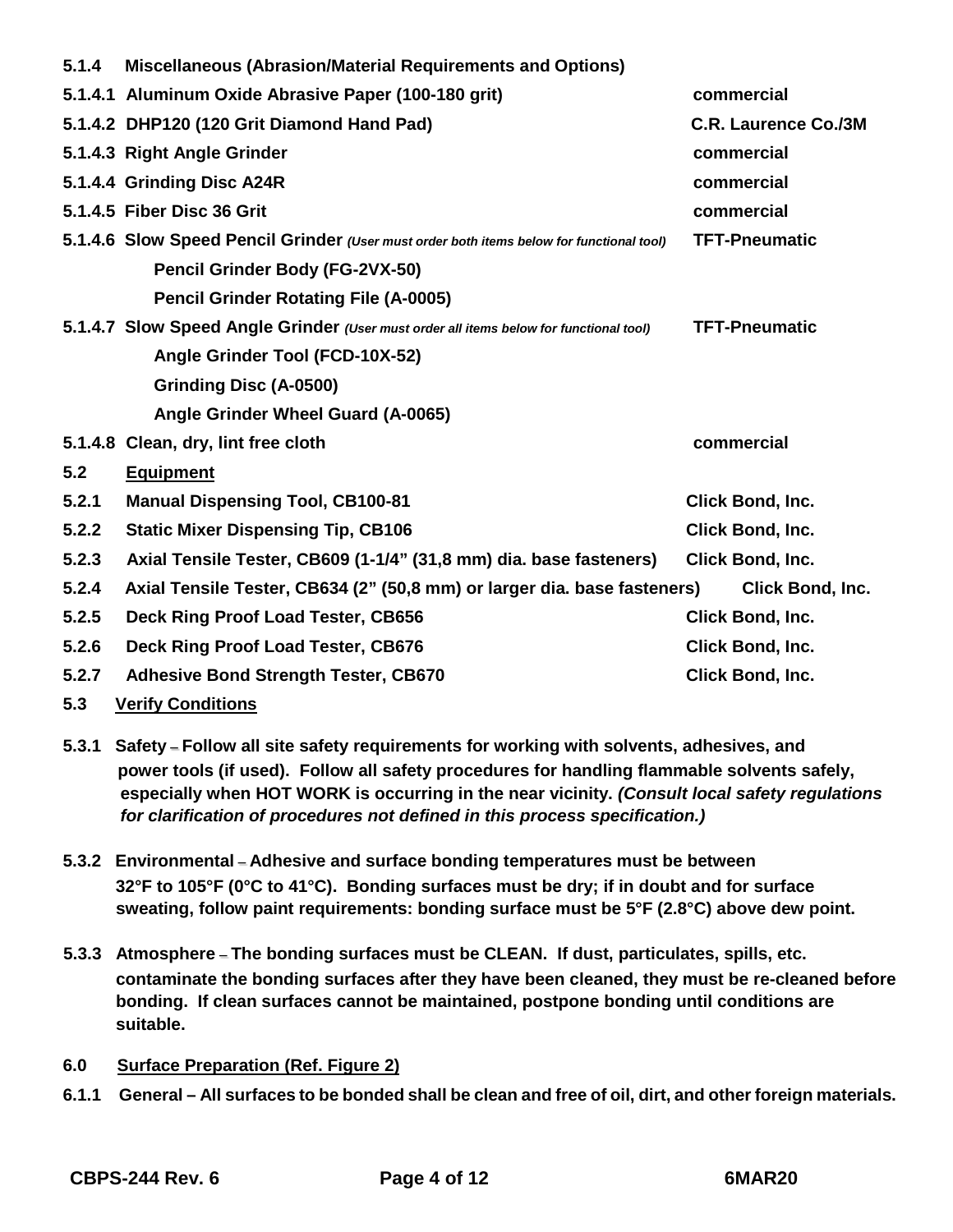- **6.1.2 Abrading – Remove all oxides (metallic surfaces should be bright), for Composites remove all mold release and scuff/abrade the surface to remove the gloss. Caution: Do not abrade into the Composite fiber matrix.**
- **6.1.3 Substrate Material Preparation**
- **6.1.4 Steel**
- **6.1.4.1.1 Solvent wipe substrate to remove surface contaminants.**
- **6.1.4.1.2 Use a grinder (A24R grinding disc) to remove all surface coatings and oxides to expose bare metal. Acceptable surface condition shall be bright metal appearance, SP-11.**
- **6.1.4.1.3 Solvent wipe abraded area with a CB911 wipe or solvent saturated cloth, using single stroke motion while rolling wipe away from surface. Rotate wipe after each stroke to ensure a clean wipe surface. Immediately after solvent wiping, dry wipe with a clean cloth.**
- **6.1.4.2 Primed/Painted Steel – Light Loads, 2 lbs (1 kg), or less**

*(This alternate method may be used when testing has confirmed that the primer adhesion exhibits adequate strength to carry the loads supported by the installed fastener.)*

- **6.1.4.2.1 Solvent wipe substrate to remove surface contaminants.**
- **6.1.4.2.2 Lightly abrade the primed/painted surface with 120-180 grit Aluminum oxide to thin out, and remove the gloss without removing the primer/paint.**
- **6.1.4.2.3 Solvent wipe abraded area with a CB911 wipe or solvent saturated cloth, using single stroke motion while rolling wipe away from surface. Rotate wipe after each stroke to ensure a clean wipe surface. Immediately after solvent wiping, dry wipe with a clean cloth.**
- **6.1.4.2.4 Primed/Painted Steel – Loads greater than 2 lbs (1 kg)**
- **6.1.4.2.5 Solvent wipe substrate to remove surface contaminants.**
- **6.1.4.2.6 Use a grinder (36 Grit Fiber disc) to remove all surface coatings and oxides to bare metal. Acceptable surface condition shall be bright metal appearance, SP-11.**
- **6.1.4.2.7 Solvent wipe abraded area with a CB911 wipe or solvent saturated cloth using single stroke motion while rolling wipe away from surface. Rotate wipe after each stroke to ensure a clean wipe surface. Immediately after solvent wiping, dry wipe with a clean cloth.**
- **6.1.4.3 Bare Aluminum**
- **6.1.4.3.1 Solvent wipe substrate to remove surface contaminants.**
- **6.1.4.3.2 Remove the oxide surface layer and any surface treatments or coatings, such as Alodine, by abrading with 120 grit aluminum oxide.**
- **6.1.4.3.3 Solvent wipe abraded area with CB911 wipe or solvent saturated cloth, using a single stroke motion while rolling wipe away from surface. Rotate wipe after each stroke to ensure a clean wipe surface. Immediately after solvent wiping, dry wipe with a clean cloth.**
- **6.1.4.4 Primed Aluminum – Light loads 2 lbs (1 kg) or less**

*(This alternate method may be used when testing has confirmed that the primer adhesion exhibits adequate strength to carry the loads supported by the installed fastener.)*

- **6.1.4.4.1 Solvent wipe substrate to remove surface contaminants.**
- **6.1.4.4.2 Lightly abrade primed surfaces with 120-180 grit Aluminum oxide to thin out, but not remove, the primer.**
- **6.1.4.4.3 Solvent wipe abraded area with CB911 wipe or solvent saturated cloth, using a single stroke motion while rolling wipe away from surface. Rotate wipe after each stroke to ensure a clean wipe surface. Immediately after solvent wiping, dry wipe with a clean cloth.**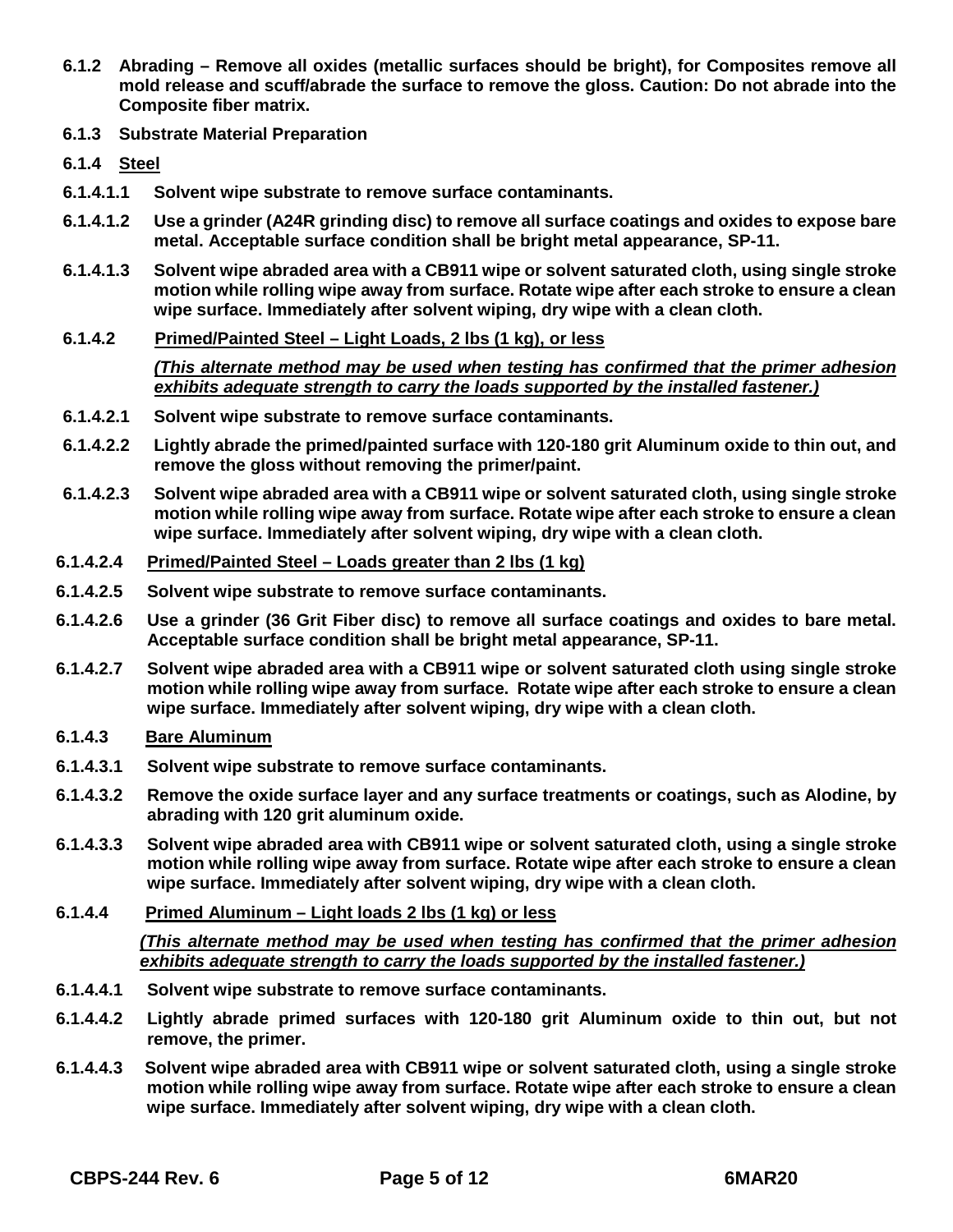- **6.1.4.5 Primed Aluminum – Loads greater than 2 lbs (1 kg)**
- **6.1.4.5.1 Solvent wipe substrate to remove surface contaminants.**
- **6.1.4.5.2 Remove all surface coatings and oxides to expose bare metal with grinder (36 Grit Fiber disc). The acceptable surface condition is a bright metal appearance, SP-11.**
- **6.1.4.5.3 Solvent wipe with a CB911 wipe or solvent saturated cloth using a single stroke motion while rolling wipe away from surface to remove abraded material. Rotate wipe after each stroke to ensure a clean wipe surface. Immediately after solvent wiping, dry wipe with a clean cloth.**
- **6.1.4.6 Composite Material**
- **6.1.4.6.1 Solvent wipe substrate to remove any surface contaminants.**
- **6.1.4.6.2 Abrade bare fiberglass/epoxy or carbon/epoxy laminates or other composites with 120-180 grit aluminum oxide abrasive paper to remove surface gloss and mold release from surface resin. Do not abrade into the glass fiber or carbon fiber matrix.**
- **6.1.4.6.3 Solvent wipe abraded area with a CB911 wipe or solvent saturated cloth, using single stroke motion while rolling wipe away from surface. Rotate wipe after each stroke to ensure a clean wipe surface. Immediately after solvent wiping, dry wipe with a clean cloth.**

## **FIGURE 2. SURFACE PREPARATION PROCEDURE**



- **7.0 Fastener Surface Preparation**
- **7.0.1 Prepare only those fasteners that will be bonded at this time.**
- **7.0.2 Wipe the base of the fastener using a CB911 wipe or a solvent saturated clean wipe cloth.**
- **7.0.3 Prevent fastener contamination by placing the fastener in a clean location until use.**

#### **8.0 Adhesive Mixing**

- **8.0.1 Pre-proportioned Adhesive Dispenser Kit**
- **8.0.1.1 Insert the CB81 slide into the receiving end of the CB100 Manual Powered Dispenser as shown in Figure 3.**
- **8.0.1.2 Remove back plate on cartridge and place the adhesive cartridge into the retaining slot of the tool and lock the cartridge in place with the retainer.**
- **8.0.1.3 Remove the endcap on the adhesive cartridge by turning the endcap counterclockwise. Retain endcap for later use.**
- **8.0.1.4 Actuate the tool to dispense a small amount of adhesive into the plastic packaging bag. Ensure that both components are flowing from the cartridge. Visually inspect the condition of the adhesive materials by examining through the plastic bag and kneading the adhesive bag wall with your fingers. Both components should have an even consistency and be free of striations and lumps.**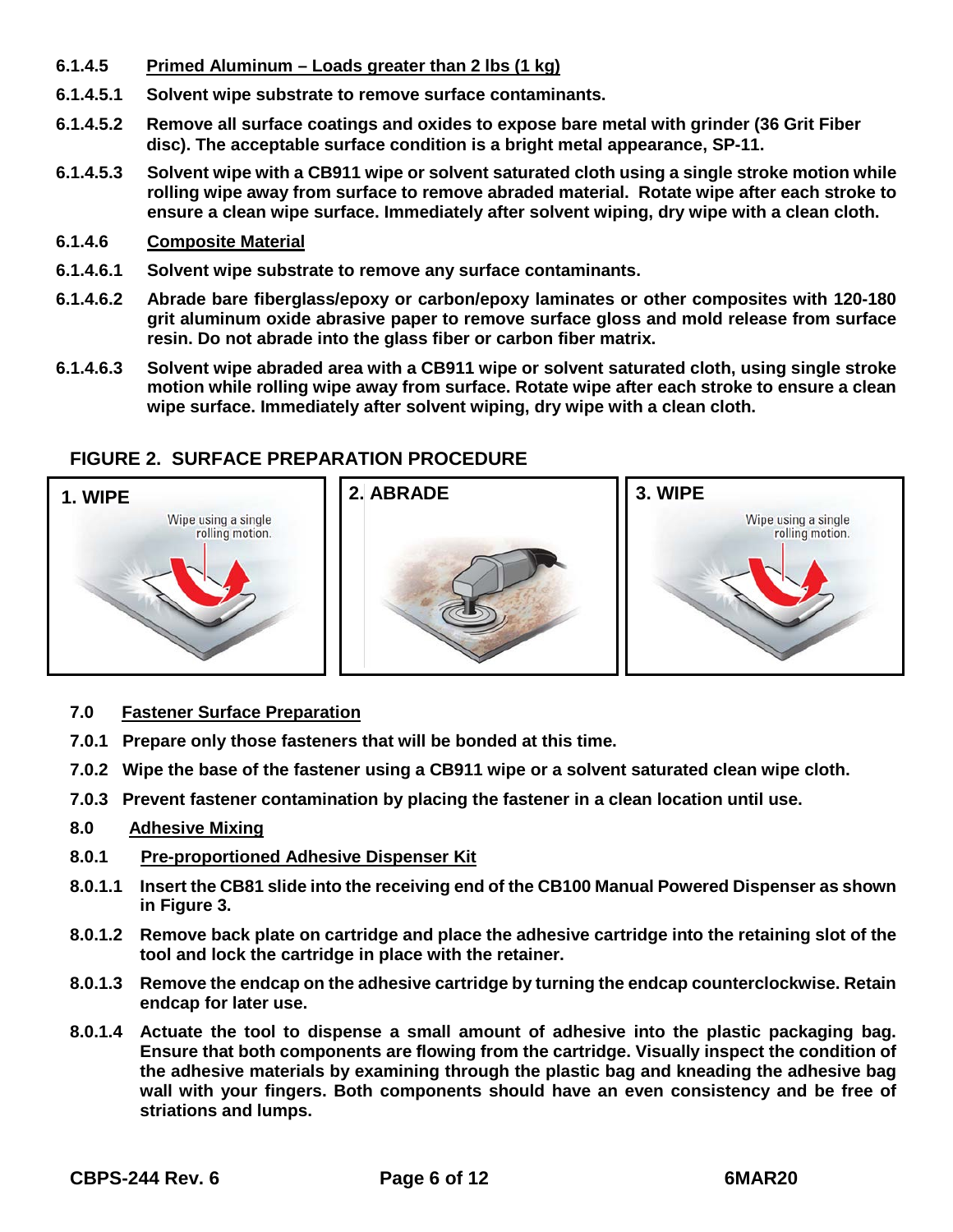- **8.0.1.5 Attach the static mixer dispensing tip to the end of the cartridge and secure the mixing tip by turning clockwise until the mixing tip stops.**
- **8.0.1.6 Insert the end of the mixing tip into the plastic bag and actuate the tool until approximately one gram (approximately 2 inches (51mm)) of adhesive flows from the mixing tip.**
- **8.0.1.7 Apply adhesive to the attachment part by dispensing from the mixing tip. The applicator dispenses the proper component ratio from the cartridge and the tip mixes the adhesive as it is dispensed.**
- **8.0.1.8 To keep the adhesive from curing in the mixing tip, plan your work to ensure that at least one gram (approximately 2 inches (51 mm)) of adhesive is continually dispensed within a 3-minute time period. If necessary, dispense waste adhesive into the plastic bag for disposal. If adhesive cures in tip, replace mixing tip. Warning: Do not cut/shorten mixing tip to regain flow.**
- **8.0.1.9 At the end of use, remove the mixing tip on the cartridge. Wipe the residual adhesive from the end of the cartridge and replace the endcap to preserve the unmixed adhesive for later use with another mixing tip. When ready to reuse the cartridge, remove the endcap, and repeat all steps of Section 8.0. Squeeze out a small portion of adhesive into a plastic bag to ensure the flow of both components. Attach a new mixing tip and proceed as in 8.0.1.5. Place the used mixing tip in the plastic bag with the waste adhesive for disposal. Also any unmixed adhesive components in the bag may be mixed by kneading the bag. This will result in the eventual cure of the material and allow for disposal as a solid waste.**



#### **FIGURE 3. ADHESIVE DISPENSING TOOLS**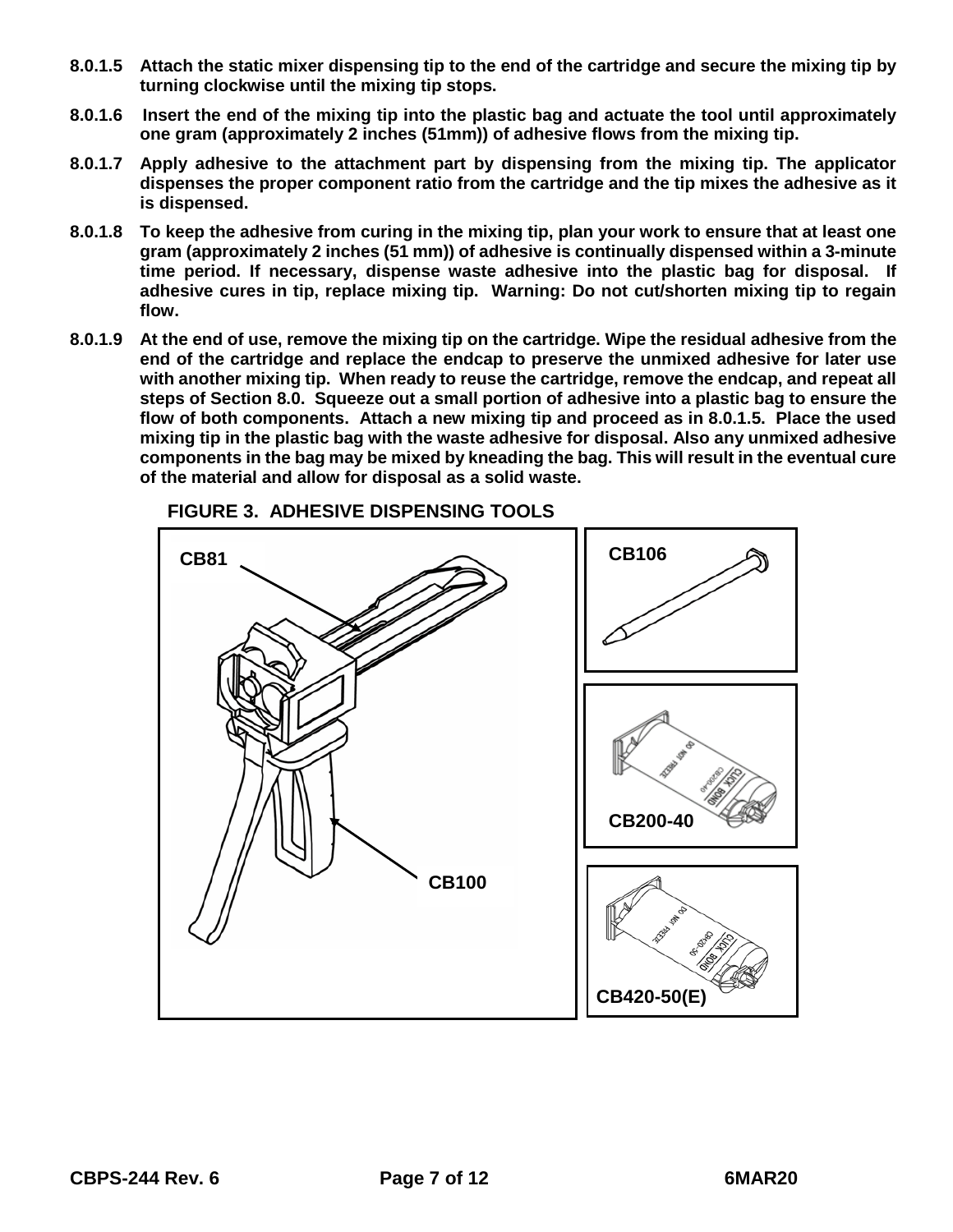- **9.0 Adhesive Application**
- **9.0.1 Externally Fixtured Fasteners**
- **9.0.1.1 Figure 4 indicates the sequential steps required to attach the Click Bond Pressure Application Fixture (PAF) to the substrate and to activate the fixture to put bonding pressure on the fastener baseplate.**

| DEE J. DAJEFEATE DIAMETER VS. ADITEJIVE JFUT DIAMETER (INVITE |                               |  |  |  |  |
|---------------------------------------------------------------|-------------------------------|--|--|--|--|
| <b>BASEPLATE DIAMETER</b>                                     | <b>ADHESIVE SPOT DIAMETER</b> |  |  |  |  |
| in $(mm)$                                                     | in $(mm)$                     |  |  |  |  |
| 1.25(31,8)                                                    | .62(15.7)                     |  |  |  |  |
| 2.00(50.8)                                                    | 1.00(25.4)                    |  |  |  |  |

# **TABLE 3. BASEPLATE DIAMETER vs. ADHESIVE SPOT DIAMETER (INCHES)**

*Note: When bonding CB4595, CB9205, CB9120, CB9151 or other non-circular base parts, care should be taken to apply adhesive so a complete squeeze-out of adhesive is present around the perimeter of the baseplate when the part is installed per 9.0.2.6 or 10.1.2.*

- **9.0.1.2 Solvent wipe the fastener base. Remove the peel ply from foam tape pads and discard.**
- **9.0.1.3 Apply a bead of adhesive to the center of the fastener baseplate. The quantity of adhesive applied should be sufficient to provide a squeeze-out of a small excess of adhesive completely around the edge of the baseplate. (Table 3 is offered for reference.)**
- **9.0.1.4 Locate the fixture on the substrate using a template or by aligning the index marks on the fixture with the fastener location centerlines. Press down on the outer body of the fixture to adhere the foam tape to the surface.**
- **9.0.1.5 Press down lightly on the inner body of the fixture until it actuates. Caution: Do not press on the protruding fastener. Note: The clamping pressure of the fixture promotes an optimal bondline during the adhesive squeeze out and holds the fastener in place with positive pressure during the adhesive cure.**
- **9.0.1.6 After the adhesive has cured, remove the fixture by grasping by hand or with pliers and pulling it off the substrate. Discard the fixture.**

**FIGURE 4. PROCEDURE FOR ATTACHMENT OF EXTERNALLY FIXTURED CLICK BOND FASTENER**

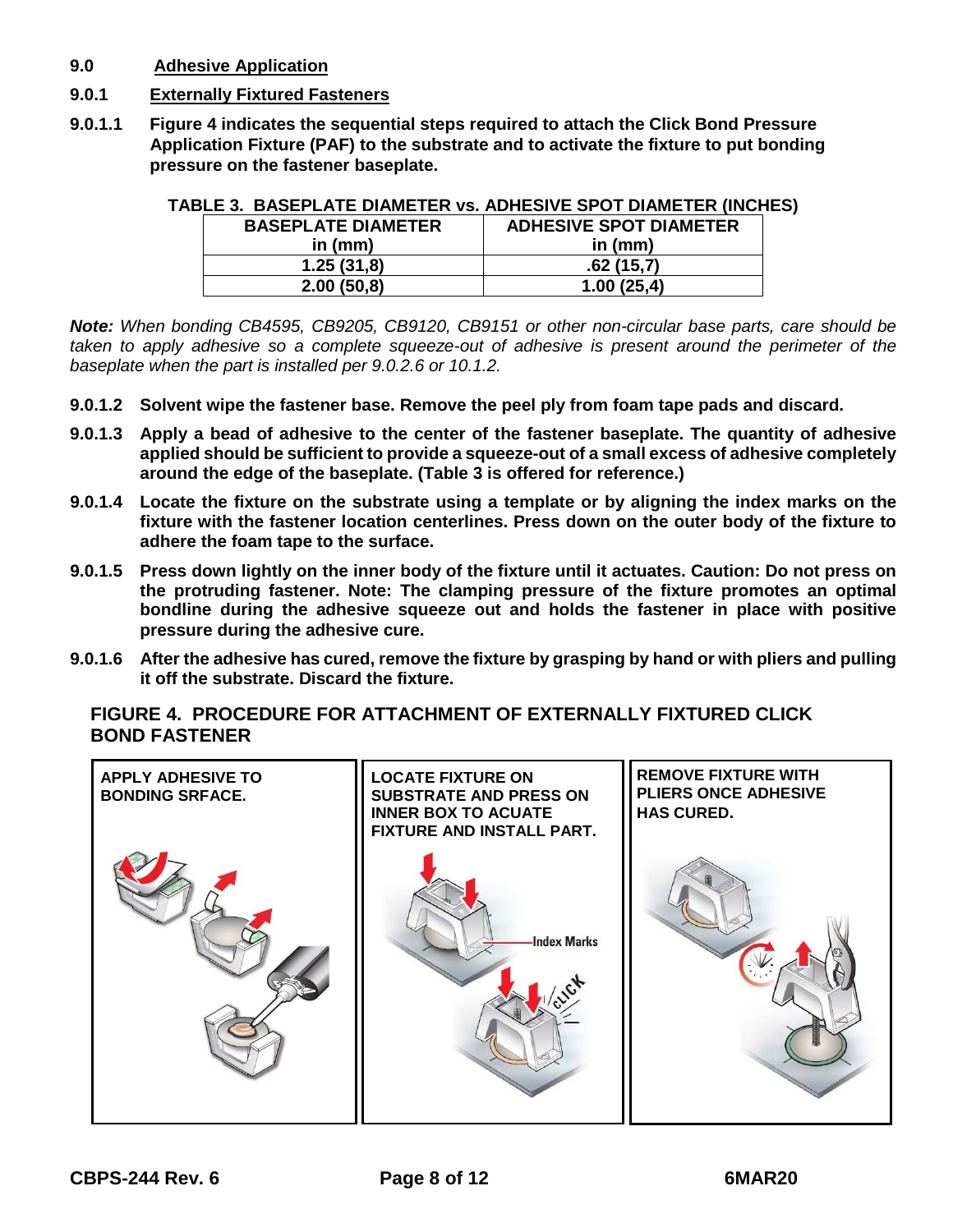- **9.0.2 Internally Fixtured Fasteners**
- **9.0.2.1 Figures 5 and 6 show the sequential steps required to attach the fasteners supplied with internal fixture(s) that maintain pressure on the fastener baseplate while the adhesive cures.**
- **9.0.2.2 Solvent wipe the fastener base.**
- **9.0.2.3 Remove the peel ply from the centrally located tape disk or fixture tape and discard.**
- **9.0.2.4 Apply a bead of adhesive to the outer ring of the baseplate. The quantity of adhesive applied should be sufficient to fully cover the baseplate. Caution: Do not apply adhesive on fixture tape or so close to the fixture that when installing the part the adhesive is spread over the tape before it attaches to the substrate.**
- **9.0.2.5 Locate the fastener on the substrate using a template or by centering the baseplate on cross marks placed on substrate. Press down on the fastener to actuate the internally located fixture. Note: The action of the fixture squeezes out the adhesive and holds the fastener in place with positive pressure during the adhesive cure.**
- **9.0.2.6 Verify adhesive coverage by observing a visible adhesive ring around the entire perimeter of fastener base.**
- **9.0.2.7 Let cure. Caution: Do not disturb part until adhesive is cured.**

## **FIGURE 5. PROCEDURE FOR ATTACHMENT OF LARGE INTERNALLY FIXTURED CLICK BOND FASTENER**

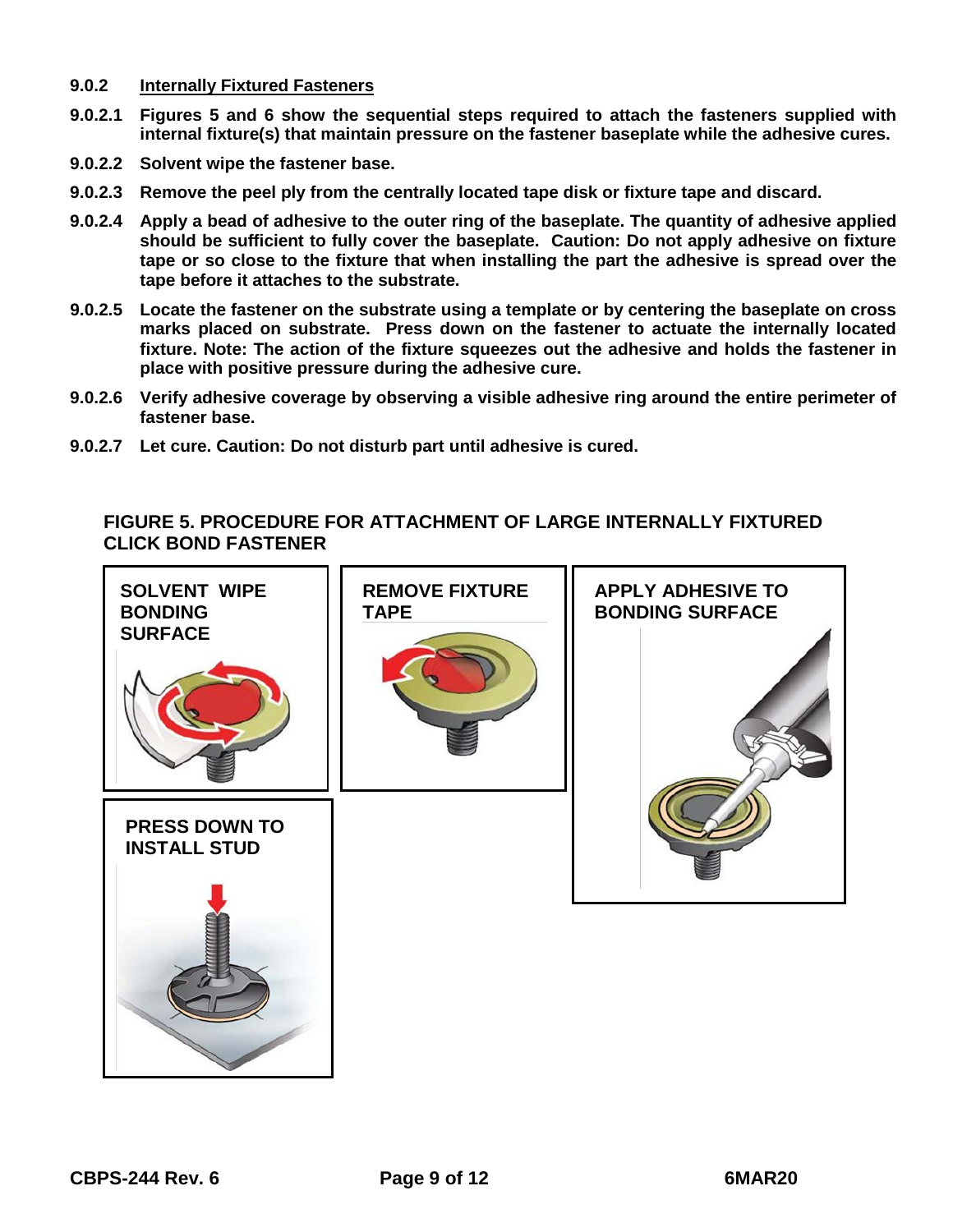## **FIGURE 6. PROCEDURE FOR ATTACHMENT OF STANDARD INTERNALLY FIXTURED CLICK BOND FASTENER**



#### **9.0.3 Internally Fixtured Fasteners with External Fixture Support**

- **9.0.3.1 Figure 7 depicts an internally fixtured part combined with an external fixture for heavy installation applications to maintain installation pressure on the fastener baseplate while the adhesive cures.**
- **9.0.3.2 Solvent wipe the fastener base.**
- **9.0.3.3 Remove the peel ply from the centrally located tape disk or fixture tape and discard.**
- **9.0.3.4 Remove the peel ply from foam tape pads from external fixture and discard.**
- **9.0.3.5 Apply a bead of adhesive to the outer ring of the baseplate. The quantity of adhesive applied should be sufficient to fully cover the baseplate. Caution: Do not apply adhesive on internal fixture tape or so close to the internal fixture that when installing the part the adhesive is spread over the tape before it attaches to the substrate.**
- **9.0.3.6 Locate the external fixture on the substrate using a template or by aligning the index marks on the fixture with the fastener location centerlines. Press down on the outer body of the fixture to adhere the foam tape to the surface.**
- **9.0.3.7 Press down lightly on the inner body of the fixture until it actuates. Caution: Do not press on the protruding fastener. Note: The clamping pressure of the fixture promotes an optimal bondline during the adhesive squeeze out and holds the fastener in place with positive pressure during the adhesive cure.**
- **9.0.3.8 Verify adhesive coverage by observing a visible adhesive ring around the entire perimeter of fastener base.**
- **9.0.3.9 Let cure. Caution: Do not disturb part until adhesive is cured.**
- **9.0.3.10 After the adhesive has cured, remove the external fixture by grasping by hand or with pliers and pulling it off the substrate. Discard the external fixture.**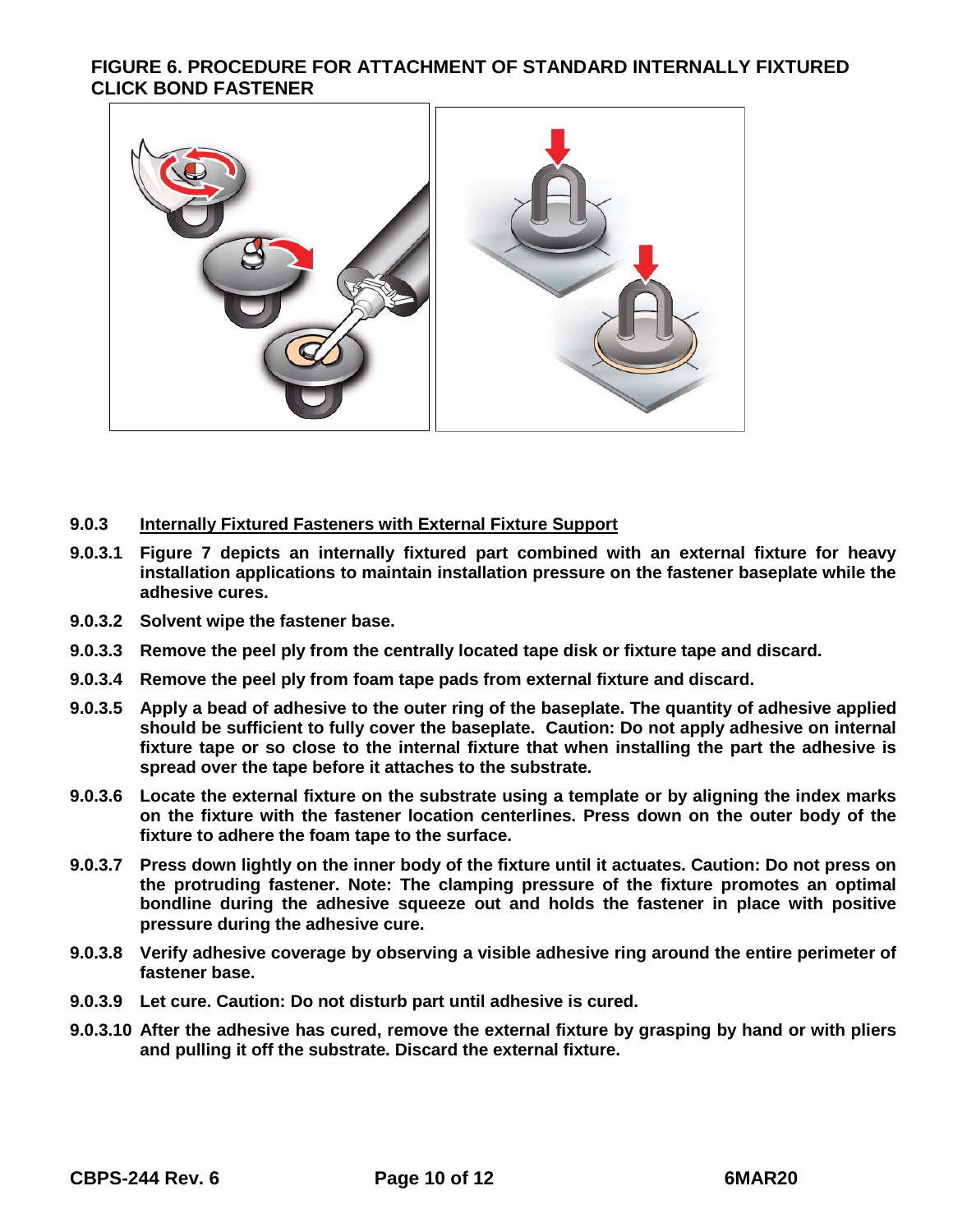## **FIGURE 7. PROCEDURE FOR ATTACHMENT OF INTERNALLY FIXTURED CLICK BOND FASTENER WITH EXTERNAL FIXTURE SUPPORT**



- **9.1 Adhesive Cure – the approximate cure time to achieve handling strength for CB200 or CB420 at 75**°**F (24º C) is 2 hours. Full cure requires 24 hours at this temperature. Since the curing rate of the adhesive is sensitive to the ambient temperature at the application site, it is recommended that the surrounding adhesive bead be checked for firmness (hard to the touch) and tackiness (not sticky) before removing the external fixture.**
- **9.2 Adhesive Cure – after completion of the cure, all exposed surfaces where the finish was removed may have that finished reapplied. Note: fastener/adhesive may be primed/painted. Ensure all contaminates and oxides are removed prior to surface touch-up.**
- **9.3 In-Process Removal Procedure for Fasteners**
- **9.3.1 Refer to CBPS-207 for the procedure to remove Click Bond fasteners.**
- **9.3.2 If replacement of fastener is required after removing the fastener, remove remaining adhesive from substrate, and apply a new fastener in accordance with this specification.**

## **10.0 QUALITY ASSURANCE PROVISIONS**

- **10.1 Visual Examination**
- **10.1.1 Visual examination of the adhesive components as they are dispensed from the pre-proportioned adhesive kits shall indicate that the material has not gelled, become hard, lumpy, or settled out. The consistency of the material shall be tested manually as described in Section 8.0.1.4 to ensure that it is suitable for application.**
- **10.1.2 All exposed edges of bonded parts shall show a continuous adhesive bead squeeze out along the fastener base perimeter surface.**
- **10.1.3 Excess adhesive squeezed out of the joint shall be tested with a fingernail for cure.**
- **10.1.4 The adhesive shall feel tough and offer resistance to penetration and shall not be tacky.**